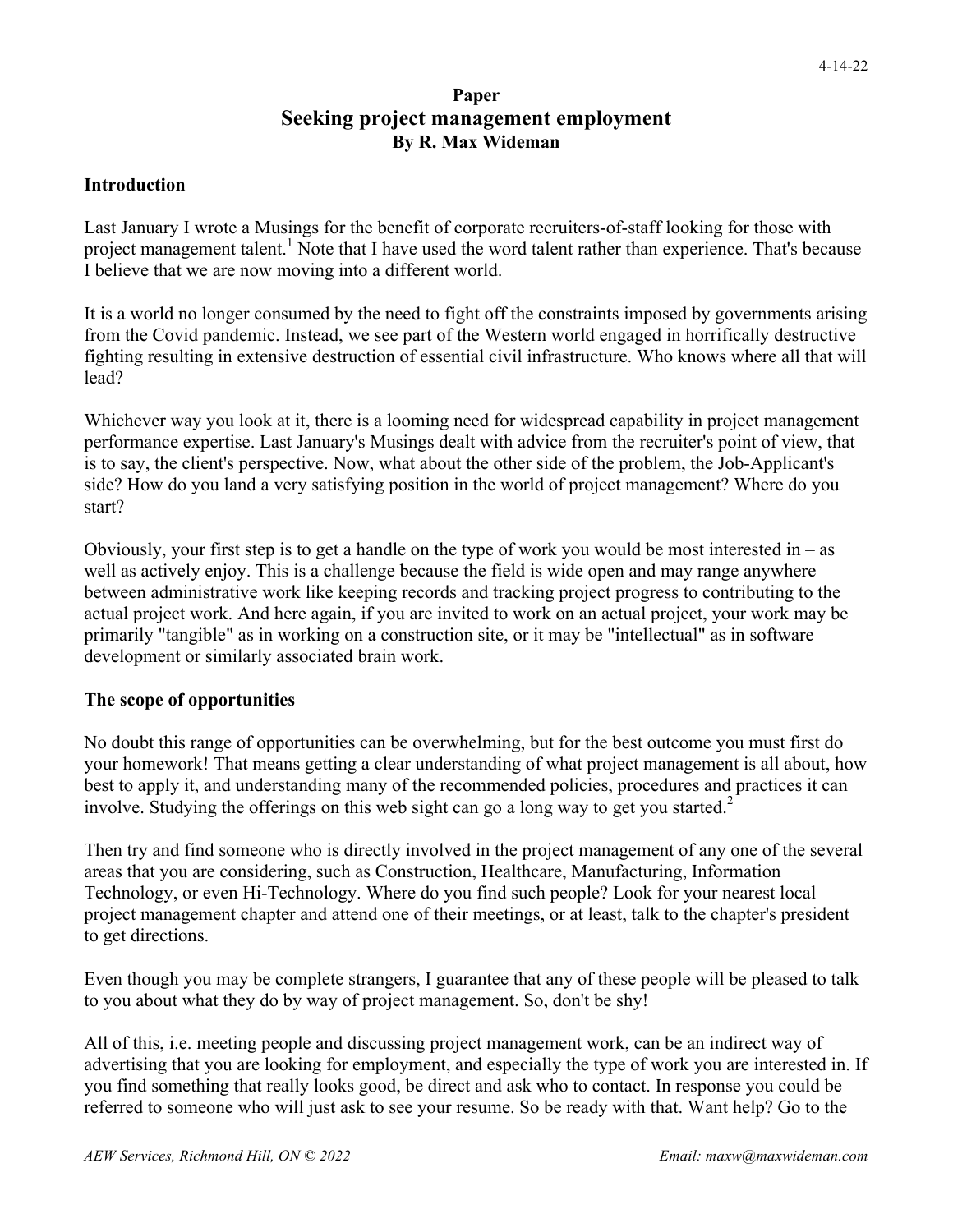Home page of this web site<sup>3</sup>, select *Search My Site*, and enter "Resume" – you will get loads of links to look at.

## **Lack of response**

OK, you've done all of that and even submitted your resume to a number of potential employers, but you are not getting any actual responses. Why is that? Well, it could be that your resume did more harm than good! Some time ago, Ashraf Chaudhry wrote a good article on "Why Job Applicants Don't Get Interview Calls". Here is what he said.<sup>4</sup>

Many people complain that they have applied everywhere but nobody called them for interviews. They concluded that for job hunting they need stronger or better references. But in fact, that is not the case.

Against any one advertised position, organizations may receive hundreds of resumes (known as "CV"s). So, the challenge for the recruiter/selector is in short-listing the right group of potential candidates. I recruit people for my clients regularly and short-listing the right candidates for interview is a challenging task. What does a recruiter do? Here is what happens in the "first pass".

- A CV that looks cluttered, shabby, or just disorganized is deleted in 3-4 seconds.
- A CV that has more than 2-3 common grammatical/typo errors (like carrier instead of career) is deleted in 3-4 seconds.
- A CV that is irrelevant is deleted in less than 5 seconds.
- Obvious "Job-hoppering" CVs are deleted in less than 15 seconds. If you have 4 jobs in 5 years, and latest job is hardly 2 months old, you are out.
- Applicants applying from far off places are not invited for interviews. For example: if the job is Toronto based, and two people of more or less the same education and experience apply, but one is from Toronto and the other is from (say) London, then obviously the Toronto candidate will be preferred.
- A CV that looks like a circular (i.e., is not customized) is on a fast track to the recycle bin.
- A CV that looks definitely shallow but the position is strategic and the company is really looking for a thought leader, no chance of interview will result.
- Finally, putting a photo that looks like a sign of pessimism on a CV will increase the chances of it to going directly to the recycle bin.

Think of it this way, in the recruitment process, your CV/resume is your personal brochure. **It is your most important document.**

### **Conclusion**

If you feel that you cannot write your CV yourself, then get it written by a professional. Many people say a CV is not a reflection of competence. That may be true, but a recruiter cannot call 100 people to be interviewed to find out. He or she is probably limited to only about five people, and that will only include those who take the greatest care in constructing their CV. Indeed, you should therefore customize your CV to capture each specific opportunity.